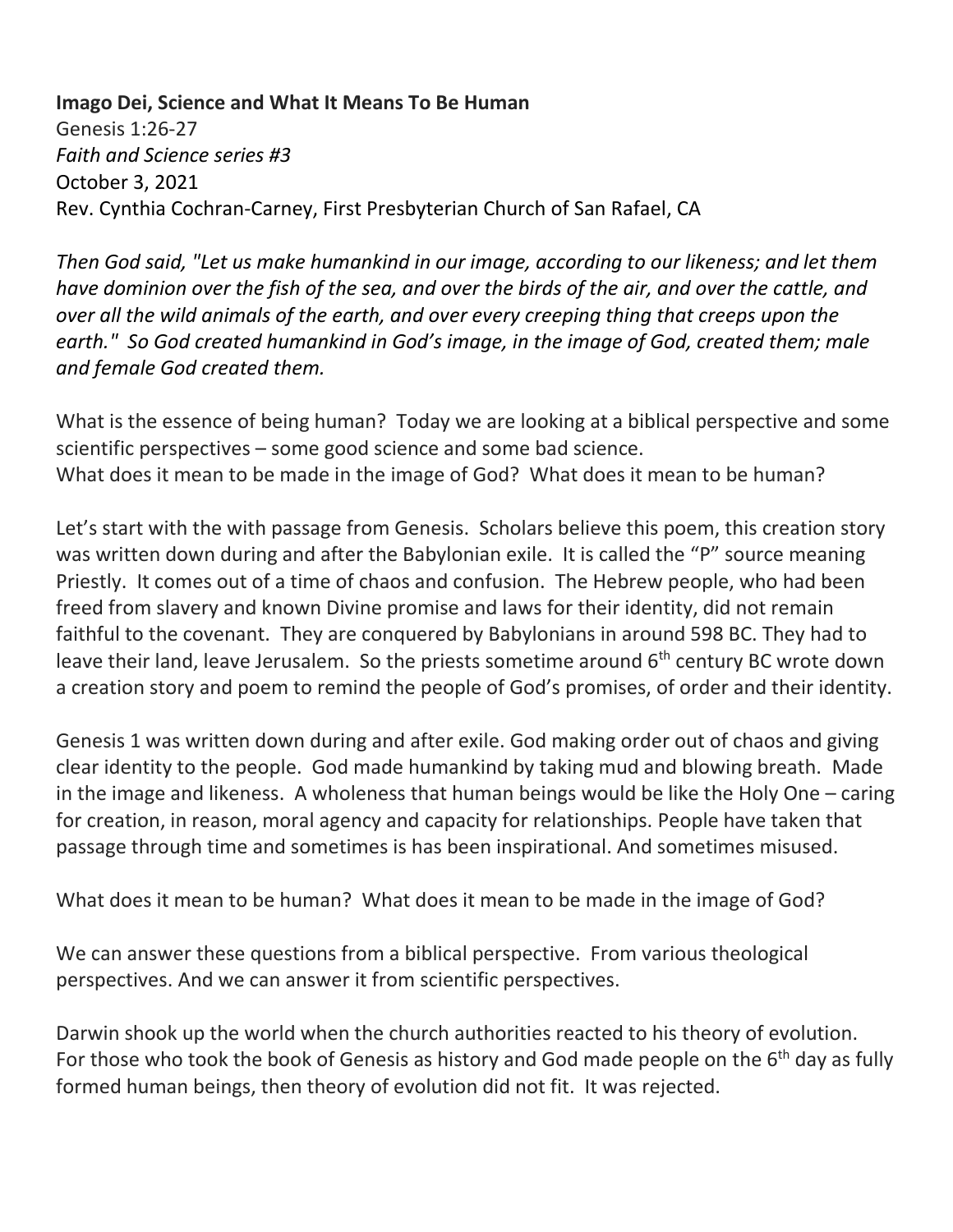As we have discussed faith and science the last few weeks, we look at ways this is a continuum. And how science can broaden and deepen our perspectives on the ways God was and is at work in creation. Our theology and biblical interpretation is not to take the Bible as science, but stories, poems, parables. Truth but not scientific facts.

But there have been times that scientists seem to take their bias, prejudice, racism and even narrow biblical interpretations into the public with grave consequences.

## Cartwright and Scientific Racism

On March 12, 1851, the noted physician Samuel A. Cartwright reported to the Medical Association of Louisiana that he had identified the malady of Black people - Drapetomania - Drapetes, a runaway, and mania, madness. Cartwright told fellow doctors that Negroes, with their smaller brains and blood vessels, and their tendency toward lethargy and viciousness had only to be kept benevolently in the state of submission, awe and reverence that God had ordained. (1)

He made the case that black people were not made in the image of God. That they were lesser than, lower. Cartwright's presentation a decade before the Civil War was part of the long, insidious practice of what historians call **scientific racism** — the spread of bogus theories of supposed black inferiority in an attempt to rationalize slavery and centuries of social and economic domination and plunder.

This thinking would thrive in the 18th and especially the 19th centuries. It would mutate, vary in perversion and persevere for 400 years right up to the present day. Starting with theories of physical and intellectual inferiority that likened blacks to animals, it would evolve to infer black cultural and then social inferiority. There were so many examples of this I found that were shocking and horrifying.

Historian and author of *How to Be An Anti-Racist,* Ibram X. Kendi, reminds us - "What black inferiority meant has changed in every generation . . . but ultimately Americans have been making the same case."

Today we lift up our conviction that all people are sacred, all are created in the image of God, all are beloved. We bring faith, science and social justice together and look for examples.

## Theology of voting rights –

I read this week of an application of the being made in God's image I was not aware of. It was in the midst of a conflict between President Lyndon B. Johnson and Martin Luther King, Jr. which is highlighted in movie "Selma." There is a link between the Voting Rights Act of 1964 and King's theological anthropology. In King's view, humankind was created in the image of God, endowed with free will and the capacity to reason. The denial of Black voting rights, while literally depriving African Americans of their political agency, also represented the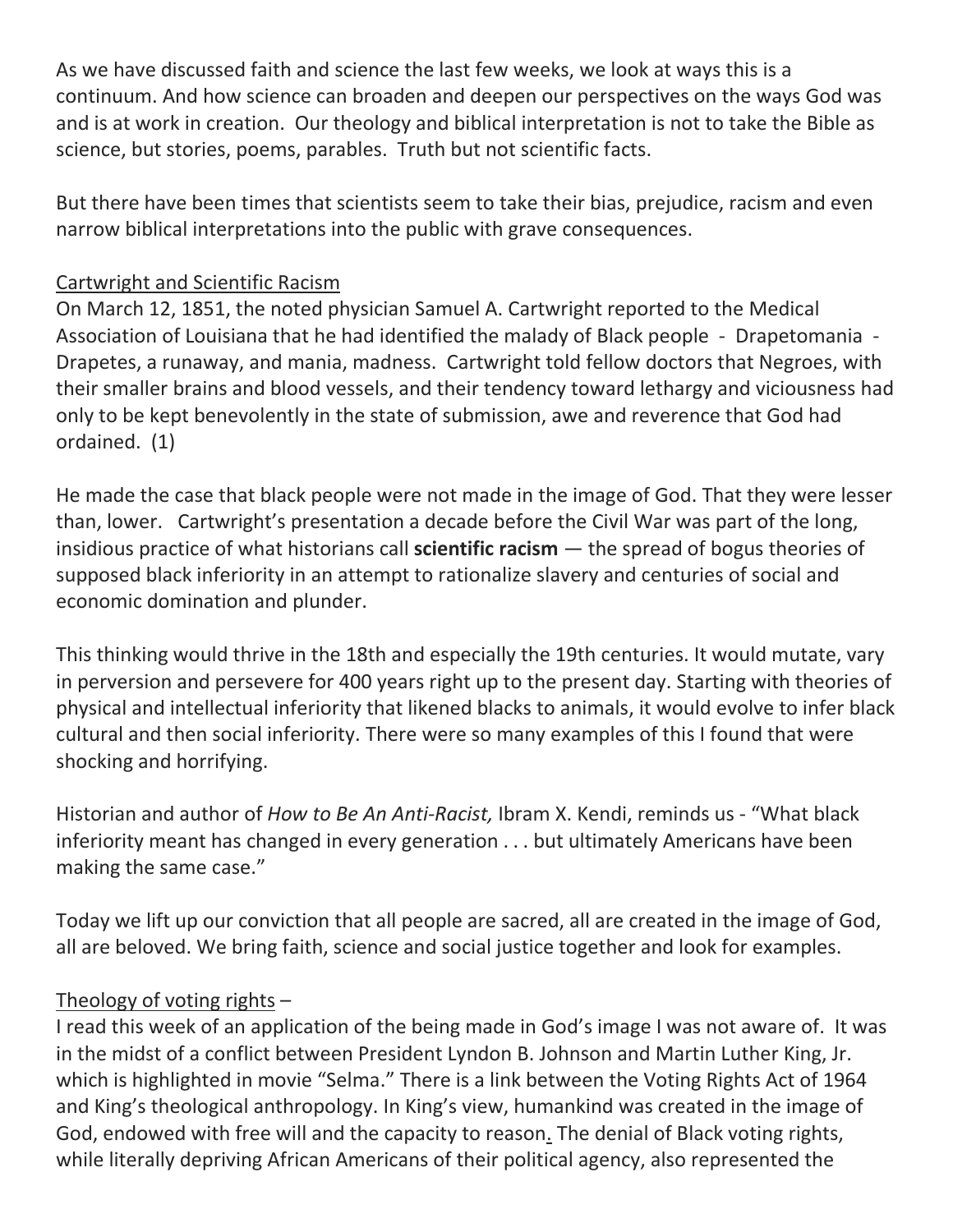disavowal of God's image, for King. King defers moral responsibility from himself to Johnson, who, equipped with the image of God, can make the rational free choice to pass legislation on Black voting rights and thereby restore Black political agency and, with it, the truth that all people are made image of God. This was one of the compelling factors that moved Johnson to sign the Voting Act of 1964. (2)

What does it mean to be human? What does it mean to be made in the image of God?

Science has also brought new truthful ways we can see essence of being human on the physical level. The discovery of the structure of DNA – Double Helix. Our bodies have 3 billion genetic building blocks, or base pairs, that make us who we are. And of those 3 billion base pairs, only a tiny amount is unique to us, making us about 99.9% genetically similar to the next human. We are the same. Race is a construct. We are all made in the image of God. And neuroscience helps us understand our brains and how we as a human family can learn more about living an abundant life, facing trauma, how loving relationships affect our brain and how being connected to one another is basic to who we are.

Science can offer a corrective to some of the divisions, but it takes spiritual truths to weave us together as a human family who cares for one another, respects each other, wants the best for each other. To work for the common good and the beloved community. These are not the goals of science.

Today we come to this table on World Communion Sunday to celebrate the human family and all we have in common. We break bread together. All are welcome. We need to think theologically in a way that heals trauma and restores humanity to a life-affirming, this-worldly faith that supports earthly flourishing.

We want to believe that the Bible will not be used to support racism and division again. We are one human family on this planet. We can change our old and wrong perceptions about groups of people. We have a long way to go, but as a church, we continue to look for ways to see and celebrate the tapestry of all people made in the image of God.

## Close with a quote by Rita Nakashima Brock

We are at risk of a moral injury epidemic because human beings are neurologically hardwired to need love, which is our basis for being moral and for being at peace with ourselves and the world. Another way to say "neurologically hardwired" is to affirm that we are born moral because we are made in the image of God, the Spirit that links us profoundly and completely to each other, our bodies, and all of creation. Because being moral is crucial to maintaining important relationships and being part of a community, recovery from moral injury is not an individual achievement. It is a relational process that restores our sense of worthiness to be loved, sustains our families and communities, and nurtures creativity, curiosity, and a love of beauty and life. Amen. (3)